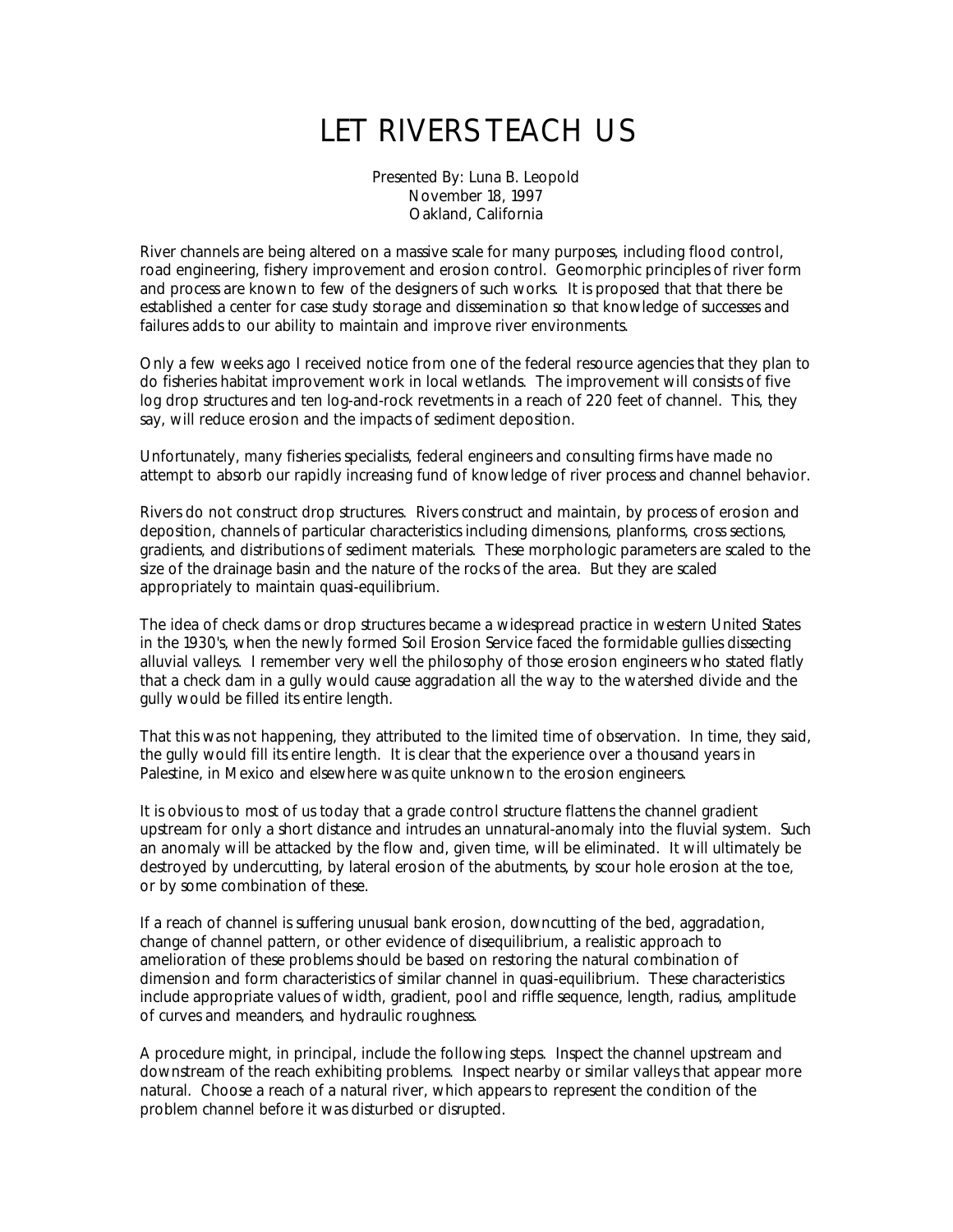At this point it is useful to remind ourselves what are the principal morphologic features of the river channel that must be retained or restored. First, the slope or gradient of the channel must be the same as it is in the natural or undisturbed reach of the river. The deviation from this natural slope is the clearest reason that drop structures cannot be permanent and should be avoided.

The second imperative is the channel width. The width must represent the bankfull dimension such that when the normal bankfull discharge is exceeded, the water will overflow onto a flood plain of much greater width. This means that both width and depth at bankfull must be considered and an overflow area provided for greater discharges.

If the river curves or meanders present in the undisturbed reaches have been eliminated or importantly changed in the disturbed area, they must be reinstalled by physically constructing them. The layout of curves is the principal way the desired gradient is maintained or restored. No natural channel is straight, so the reconstruction of curves of appropriate size and shape is a main element in river restoration. The bed elevation should vary, in that pools occur in the curved reach and shallower zones in crossover.

The dimension of width, depth, meander, length, radius of curvature, slope, and other features have been published for many regions in the United States. These dimensions can be used as a rough check on those measured in undisturbed reaches of the river in question.

To give a few examples of such dimensions, the channel width tends to increase downstream as the square root of the bankfull discharge. The mean velocity at bankfull is, for small to medium size rivers, about five feet per second. A single sequence of a pool and a riffle usually has a length along the stream of five to seven channel widths. The radius of curvature for most channel bends is about two to three times the channel width. The bankfull level closely corresponds to the mean height or mean elevations of the point bar that commonly extends streamward from the convex bank of a channel bend.

There are a few generalizations drawn from scientific studies of channel form that can be useful in practical problems of river restoration or maintenance. Width is the morphologic parameters most easily altered by the river. If the river is deprived of some of its natural discharge, it will narrow its channel. Bank erosion usually will follow unusual or unnatural alteration in sediment supply or a change in water-sediment relation. An alteration in channel gradient (slope) is the most disruptive to the natural equilibrium. The increase in gradient is the main reason channel straightening or channelization is so destructive to river systems. Also, river curves provide an essential source of hydraulic resistance necessary for equilibrium.

Paucity of field data is a major roadblock to river work. To approach any of these matters quantitatively one must have some data measured in the field. The value of river parameters can be estimated, but with no assurance of verity. Unfortunately, too many professionals approach such problems with the supposition that computer can do all. In river work, computer modeling is an insidious procedure in which an air of surety hides questionable assumptions. A computer gives numerical answers, but the bases on which the computation rests are hidden.

Some of the most important parameters are measured at gaging stations of the U.S. Geological Survey but the number of measuring stations has been reduced in recent years. Moreover, some of the needed values are not measured at gaging stations at all, especially slope, a carefully selected representative cross section and the size distribution of bed material. No field determination of bankfull stage is part of gaging station procedure. Suspended load is measured at about one station of ten, and bedload at only a few of the suspended load stations. But more important than the small number of locations, the number of days on which sediment is measured is only 10 to 15 days per year, often too few to span a range of discharge values. The number of days